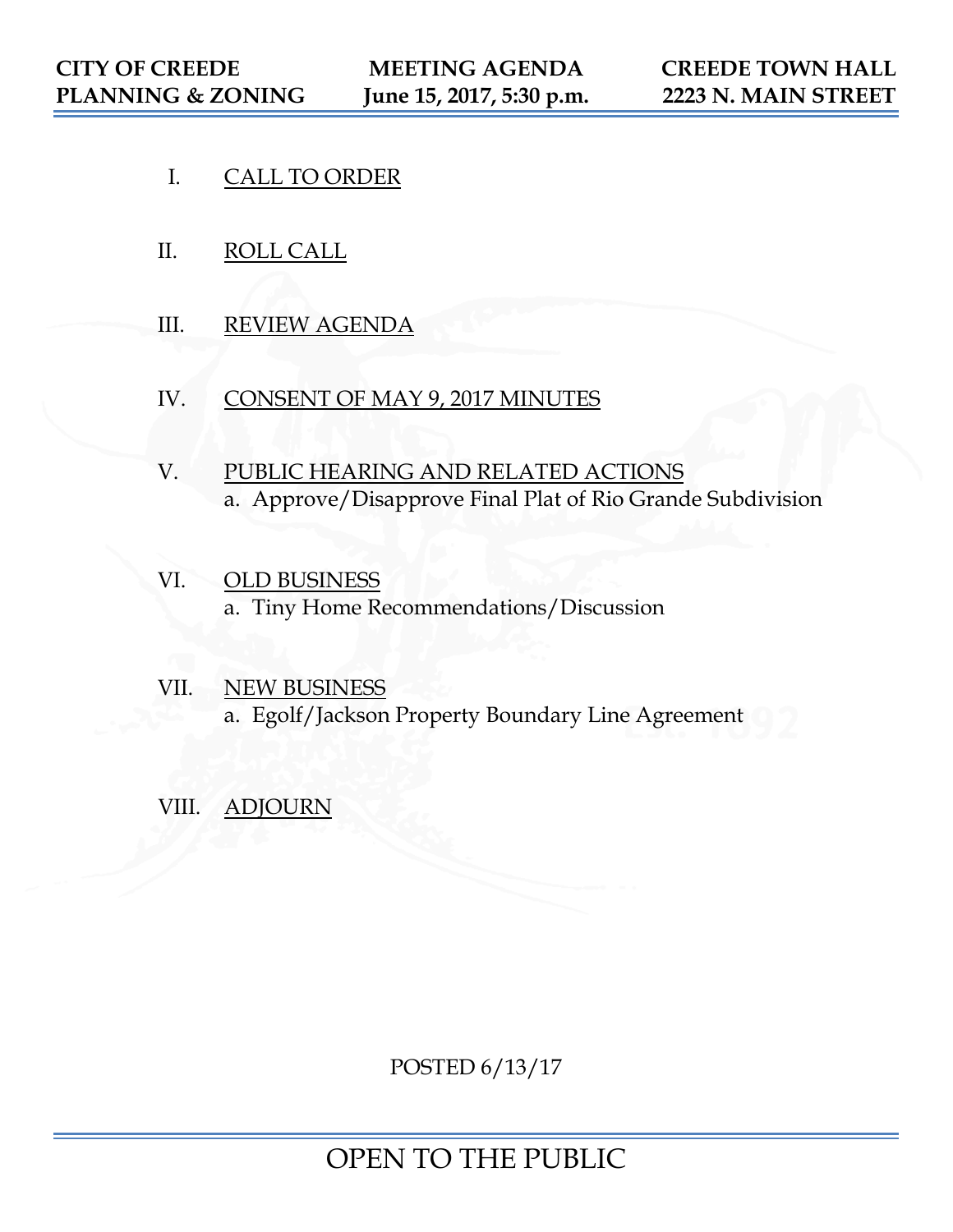#### **PLANNING & ZONING COMMISSION CITY OF CREEDE, COLORADO – A TOWN May 9, 2017**

#### REGULAR MEETING

The Planning and Zoning Commission of the City of Creede – a Town, County of Mineral, State of Colorado, met in the Creede Town Hall at the hour of 5:30 p.m. There being present at the call of the roll the following persons:

COMMISSIONERS PRESENT: Lauri Jordan, Ed Vita, Frank Freer, Amy Krueger, Jeffrey Larson

Commission Chair Jordan, presiding, declared a quorum present: Those members of staff also present were as follows: Clyde Dooley, Town Manager

Randi Snead, Town Clerk

#### AGENDA

Commissioner Vita moved and Commissioner Freer seconded to approve the agenda as presented. The vote was unanimous. Commission Chair Jordan declared the motion carried.

#### CONSENT OF MARCH 14, 2017 MINUTES

 A correction was made to the March 14, 2017 minutes. Commissioner Krueger moved and Commissioner Vita seconded to approve the March 14, 2017 minutes as amended. The vote was unanimous. Commission Chair Jordan declared the motion carried.

#### OLD BUSINESS

#### RIO GRANDE SUBDIVISION UPDATE

Dooley updated the PZC on the progress being made on the Rio Grande Avenue Subdivision and clarified which roads and alleys were identified in the original recommendation for access.

#### COURTHOUSE UPDATE

Dooley updated the PZC on the replat being considered by the Board of Trustees to facilitate courthouse improvements.

#### SURVEY QUOTE FOR 149

Dooley informed the PZC that this item was not yet available.

#### NEW BUSINESS

#### TINY HOMES

Tiny homes regulation was discussed at length. No specific recommendations were made, but direction was established for continuing the conversation at the June 13, 2017 meeting.

#### ADJOURN

There being no further business to come before the Planning and Zoning Commission at this time, Commissioner Krueger moved and Commissioner Freer seconded that the meeting be adjourned at 7:03 p.m. The vote was unanimous. Commission Chair Jordan declared the motion carried.

Respectfully submitted:

/*Randi Snead/* Randi Snead, City Clerk/Treasurer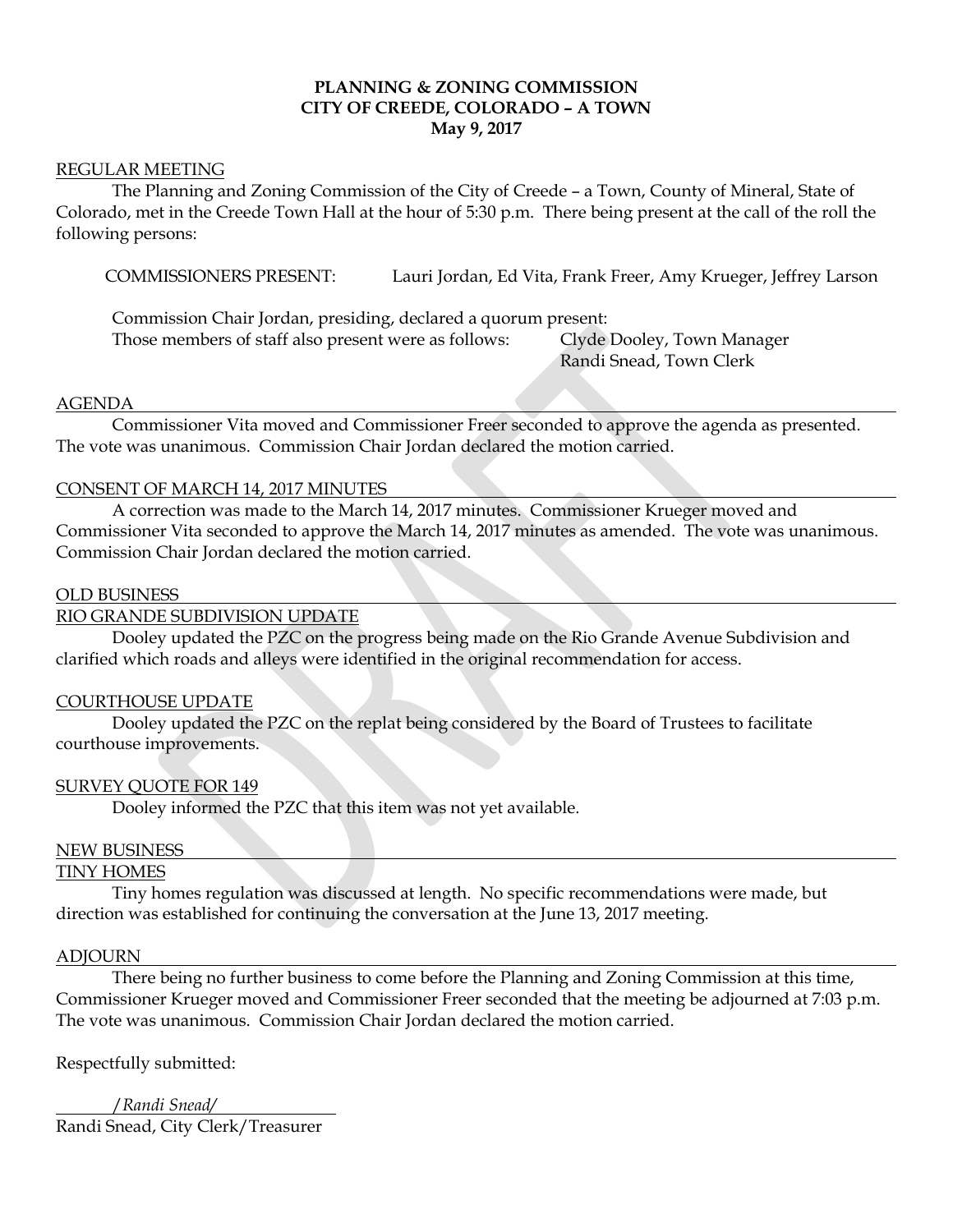## **MEMO**

DATE: June 9 TO: PZC FROM: Randi All – Last month we aimed to get a few things down on paper so we can start finalizing a sort of "light" recommendation to the Trustees that we present to them to gauge whether they are open to the direction we are heading before we waste time on technical legislative recommendations that they wont consider. What follows is a very rough draft of the conversations we've had this year and I hope it gives us a starting point for moving forward.

FYI, I also had a note to investigate what the IBC is doing for Tiny Homes. They did approve an appendix on the subject for the 2018 IBC that I've attached to your packet. Would we want to say that tiny homes either have a foundation or be considered an RV, but in order to live in them, they must be compliant with it? Or is that a level of detail we don't want to involve ourselves in? We could require them to obtain a CO, but that would involve developing a new process to get one, as a pre-built tiny home wouldn't necessarily need a building permit. ?

# **RECOMMENDATION**

| <b>Board of Trustees</b>   |
|----------------------------|
| <b>Planning Commission</b> |
|                            |
| <b>Tiny Homes</b>          |
|                            |

During the past several months, the Planning & Zoning Commission has delved deeply into the discussion of Tiny Homes and have developed the following general "direction" for a recommendation. However, we wanted to make sure that we were on the right page and that the board of trustees felt comfortable with this direction before we proceeded with recommendations on actual legislative changes.

These recommendations are being made with the understanding that tiny homes will probably have statewide or IBC regulations in the coming years, and we will probably have to adjust those recommendations accordingly.

Here's the main points of our current direction:

 -Legislate that "tiny homes" either have a foundation or be considered an RV. By taking this approach, we use existing regulations to help us control the possible advent of tiny homes without an overcomplicated or redundant set of regulations. Regardless of size, it basically makes sense that homes with foundations are subject to the IBC and building inspection.

-We are considering an official recommendation that the minimum square footage for a residential structure in all zones to 400 square feet (for reference, approximately the size of the Afanador' s cabin on Wall Street). We are not, however, recommending changes in minimum lot requirements for a residential structure. Smaller, foundationed tiny homes could be allowed as a conditional use that goes through PZC and BOT approval before being allowed.

-This approach probably requires us to change our RV regulations and to identify and separate what is allowed as a residence and what is allowed as an RV that isn't lived in. Our current regs are: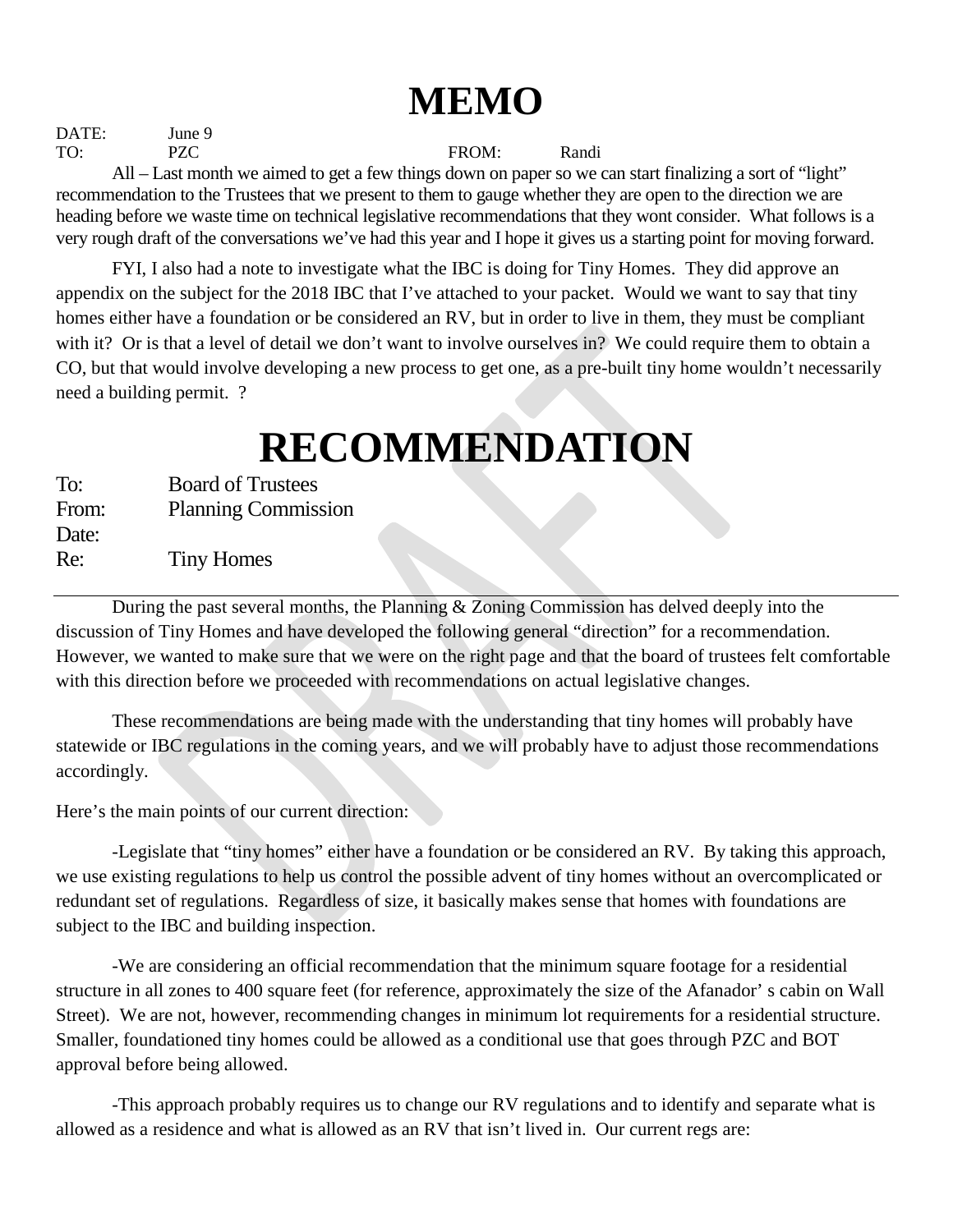**(1)** The owner or operator of any vehicle weighing in excess of ten thousand (10,000) pounds, other than emergency vehicles, shall not park said vehicle on any public right-of-way or roadway, except when making local deliveries, nor shall excess weight vehicles, boats, boat trailers, tractors, trailers, semi-trailers, motor homes, buses or detached/dismounted campers be parked or kept on private property for longer than seventy-two (72) hours, except as herein provided.

**(2)** No boat, boat trailer, tractor, trailer, semi-trailer, motor home, bus or detached/ dismounted camper shall be kept or parked upon any public right-of-way or roadway, except for visitation purposes not exceeding twenty-four (24) hours.

**(3)** All excess weight vehicles, boats, boat trailers, motor homes, buses or detached/dismounted campers kept or stored on private residential property for longer than seventy-two (72) hours shall be kept or stored in the rear yard screened from view, or within an enclosed building. No such vehicle shall be used for storage or as a business or residential premises.

**(1)** All excess weight vehicles, boats, boat trailers, tractors, trailers, semi-trailers, motor homes, buses or detached/dismounted campers kept or stored on private property for longer than seventy-two (72) hours shall be kept or stored in a yard screened from view or within an enclosed building. The property where storage occurs must be properly zoned for the use. No such vehicle shall be used for storage or as a business or residential premises.

**(2)** No mobile home may be located permanently in any residential area unless it is zoned for the same.

-We don't recommend changing the 24-hour rule but we would like to discuss the 72-hour on private property rule. Many Creede residents have anything from tiny campers to large RVs that they don't use as a residence but do have on their property, and aren't apparently meeting the storage requirements (and in many properties, these requirements aren't particularly practical).

-We would recommend allowing residentially used RVs (which would now include tiny homes on wheels) in zoned MH districts.

-If we remove these restrictions we could then add residential RV requirements. Its our feeling that any structure that is being used as a home **must** pay their fair share of water and sewer. It is our thought then, that a RV that is used for a home must be on a vacant lot with its own water and sewer tap. Such residences would not generate property tax, but they would pay the higher rate vacant lot tax in addition to the motor vehicle tax generated by their RV. If it is in a mobile home park, it needs to have its own tap just like a mobile home.

-That just leaves the question of whether we would ever want to have a mechanism for people to use an RV (tiny home) for a residence on a property with a house on it. It is our thought that while there is a significant housing shortage in Creede, allowing such use will contribute to a little more of a boomtown look than is desirable. If such use is desired, we recommend that it be conditional use only with a capped number allowed per a certain number of acres in order to prevent having a rental camper in every yard in Creede. We also recommend that either we require the homeowner to acquire a second tap as the use of that space as a rental could be permanent or some kind of agreement be put in place for them to use their existing tap but only at a higher temporary rate that helps the city recoup the use of the water and sewer without paying the tap costs or system development costs.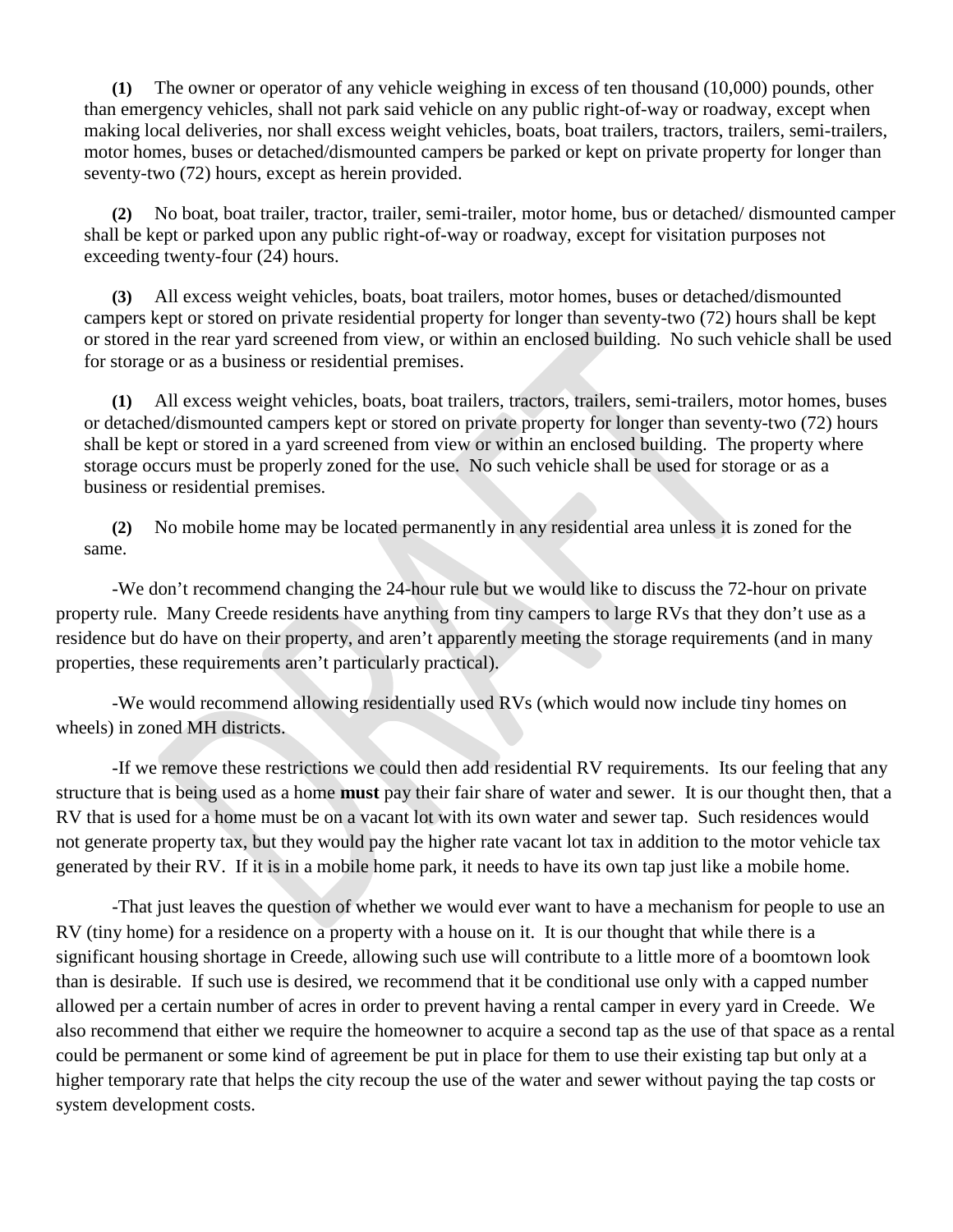### **Boundary Line Agreement**

**This Boundary Line Agreement** ("Agreement") is made by and between Brian Egolf and Carl G. (Greg) and/or William E. (Eric) Jackson ("**Applicant's**") and the City of Creede, a Colorado municipality ("**City**") (individually referred to as "**Party**" and collectively as "**Parties**").

### **RECITALS:**

- **A.** The Applicant's desire to adjust their property boundaries and replat the parcels of property they've occupied over the years in order to resolve certain encroachments and establish property boundaries which are reasonable and practical for the use of the properties.
- **B.** Brian F. Egolf is the owner of record for the "South Half of lot 15, and all of Lots Sixteen (16), Seventeen (17), Eighteen (18), Nineteen (19), Twenty (20), Twenty-One (21) and Twenty-Two (22) in Block Forty-Six (46) in that part of the City of Creede platted and known as South Creede". The property he and his family have occupied over the years includes a portion of property platted as Capitol Avenue. This portion of Capitol Avenue has never been established as a traveled right-of-way, but does contain an active wastewater collection line that serves the town.
- **C.** Greg & Eric Jackson are the owners of "Lots 13, 14, and the North One-Half of Lot 15, all in Block 46, South Creede". The property they and their family have occupied over the years includes a portion of property platted as Capitol Avenue. This portion of Capitol Avenue has never been established as a traveled right-of-way, but does contain an active wastewater collection line that served the town.
- **D.** The intent of this Agreement is to facilitate the "Parties" abilities to evaluate and execute the steps necessary to adjust property boundaries according to provisions provided in Colorado State Statute (§ 38-44-112).

The Parties agree to the following steps.

- **1.** The Applicant's paid all expenses associated with having their properties surveyed including some survey control points for the southeast and northeast corners of Block 46 and Block 47 respectively to help identify other properties with boundary line concerns.
- **2.** The City of Creede accepts these expenses as consideration for quit claiming the properties in this agreement to Brian F. Egolf and Greg and Eric Jackson with utility easement provisions.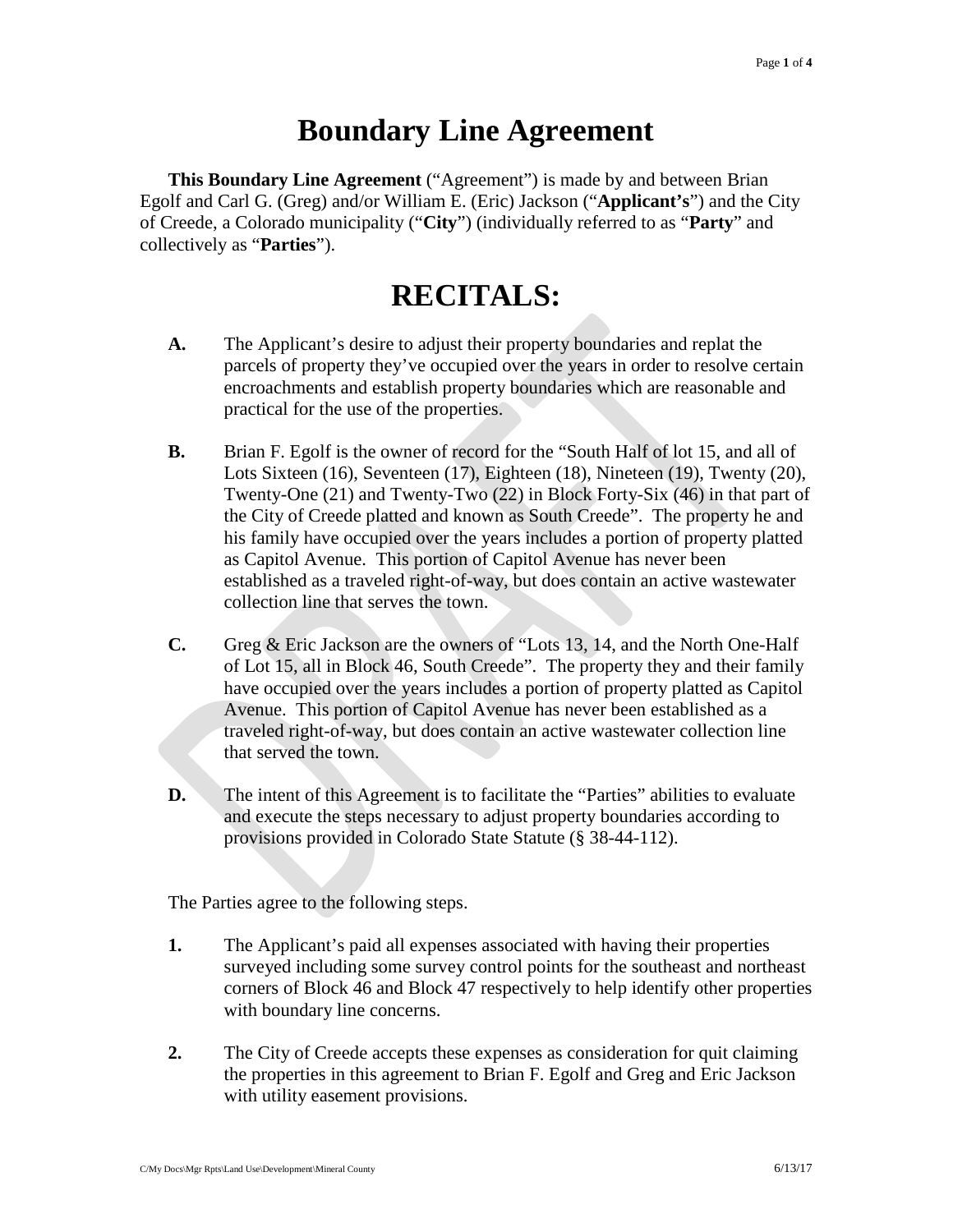- **3.** The Planning Commission reviewed, discussed, and agreed to this Boundary Line Agreement at their June 15, 2017 meeting. The Board of Trustees did the same at their June 20, 2017 work session.
- **4.** The City will prepare an ordinance and Quit-Claim Deeds authorizing the Board of Trustees to:
	- a. Vacate and convey by quit-claim deed that portion of Capitol Avenue as described in "Exhibit A" with an utility easement to Brian F. Egolf and;
	- b. Vacate and convey by quit-claim deed that portion of Capitol Avenue as described in "Exhibit B" with an utility easement to Greg & Eric Jackson.
- **5.** The City will send first-class letters to property owners within three hundred (300) feet and put a notice in the local paper announcing a public hearing for the ordinance authorizing the street vacation and property transfers for the Board of Trustees August 8, 2017 meeting.
- **6.** The City will prepare two separate resolution's for re-plating the property for the Board of Trustees August 8, 2017 meeting.
- **7.** Once the ordinance and resolutions are approved, the ordinance and deeds will be signed and recorded and then the resolutions and maps (one Mylar and three  $24$ " x  $36$ " paper maps plus one  $11$ " x  $17$ " paper map) will be signed and recorded by the Mineral County Recorder.
- **8.** All the steps of this Agreement are contingent on prior steps being approved by the Board of Trustees and the City will not be responsible for reimbursing any of the Applicants' expenses associated with this application.
- **9.** This Agreement supersedes all prior negotiations between the Parties concerning matters addressed herein and shall not be modified except in writing executed by each of the Parties.
- **10.** The mutual approval of this plan does not entitle or vest the Applicant's with any construction or building rights without prior City approval.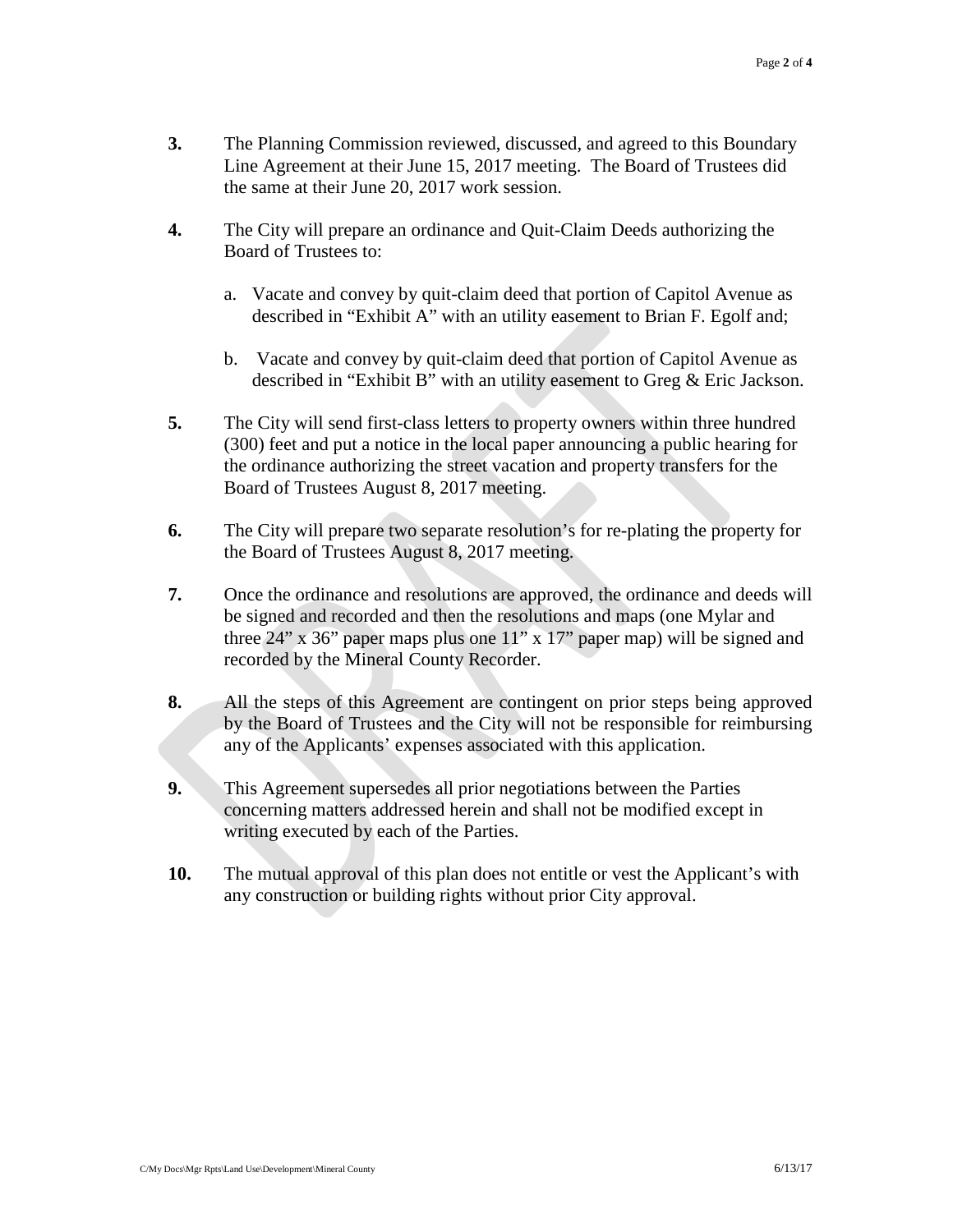**THIS AGREEMENT** is executed and effective July 18, 2017.

#### **APPLICANT: Brian F. Egolf**

| By:<br><u> 1999 - Jan James James Barnett, polit</u> ik                   |      |  |
|---------------------------------------------------------------------------|------|--|
| Brian F. Egolf                                                            | Date |  |
| <b>APPLICANT: Carl G. Jackson and William E. Jackson as Joint Tenants</b> |      |  |
|                                                                           |      |  |
| Carl G. Jackson                                                           | Date |  |
|                                                                           |      |  |
| By: William E. Jackson                                                    | Date |  |
|                                                                           |      |  |
|                                                                           |      |  |
|                                                                           |      |  |
|                                                                           |      |  |
| <b>CITY OF CREEDE:</b>                                                    |      |  |
|                                                                           |      |  |
| Jeffery Larson, Mayor                                                     | Date |  |
|                                                                           |      |  |
|                                                                           |      |  |
| <b>ATTEST:</b>                                                            |      |  |
|                                                                           |      |  |
| Randi Snead, Town Clerk                                                   | Date |  |
|                                                                           |      |  |
|                                                                           |      |  |
|                                                                           |      |  |